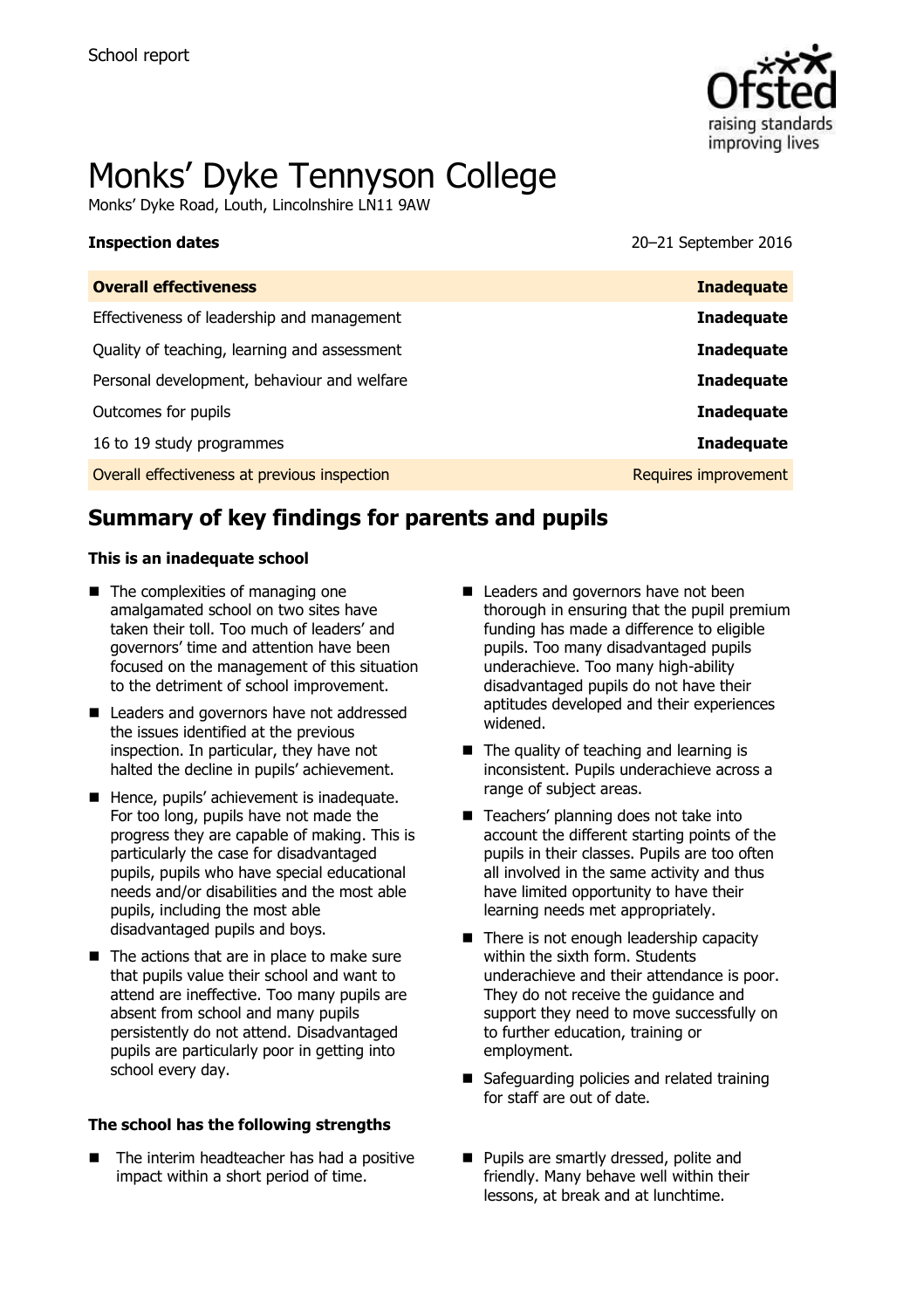

# **Full report**

In accordance with section 44(1) of the Education Act 2005, Her Majesty's Chief Inspector is of the opinion that this school requires special measures because it is failing to give its pupils an acceptable standard of education and the persons responsible for leading, managing or governing the school are not demonstrating the capacity to secure the necessary improvement in the school.

### **What does the school need to do to improve further?**

- $\blacksquare$  Make sure that there is sufficient leadership capacity, including governance, to bring about the rapid improvement that is required.
- Make sure that all safeguarding policies are up to date and that leaders have an accurate overview of all safeguarding training.
- $\blacksquare$  Make sure that the leadership of the provision for the pupils who have special educational needs and/or disabilities is strong.
- Make sure that pupil premium funding and Year 7 literacy and numeracy catch-up funding are spent appropriately and make a positive difference to the progress made by eligible pupils.
- Improve pupils' attendance and reduce the number of pupils who persistently do not attend school by:
	- ensuring that there is strong and effective leadership of this aspect of the school's work
	- improving the systems to monitor regularly and to track the individual pupils and groups of pupils who attend school
	- putting in place specialist support to deal with the issues for pupils who fail to attend school and those who fail to attend school regularly
	- promoting to pupils and their parents the value of attending school.
- Improve outcomes for pupils by ensuring that:
	- leadership is strong and effective to drive this aspect of the school's work
	- an accurate and well-understood assessment system is in place
	- the high proportion of pupils who enter the school with attainment and skills significantly lower than the national average are supported effectively to develop the literacy and numeracy skills they need to catch up
	- the high proportion of pupils who enter the school with poor reading skills are helped to develop the strategies they need to be able to read with confidence
	- the most able pupils who are falling behind are challenged and supported appropriately to make rapid and sustained progress
	- the differences in achievement that exist for disadvantaged pupils, boys, pupils with special educational needs and/or disabilities, the most able pupils and most able disadvantaged pupils reduce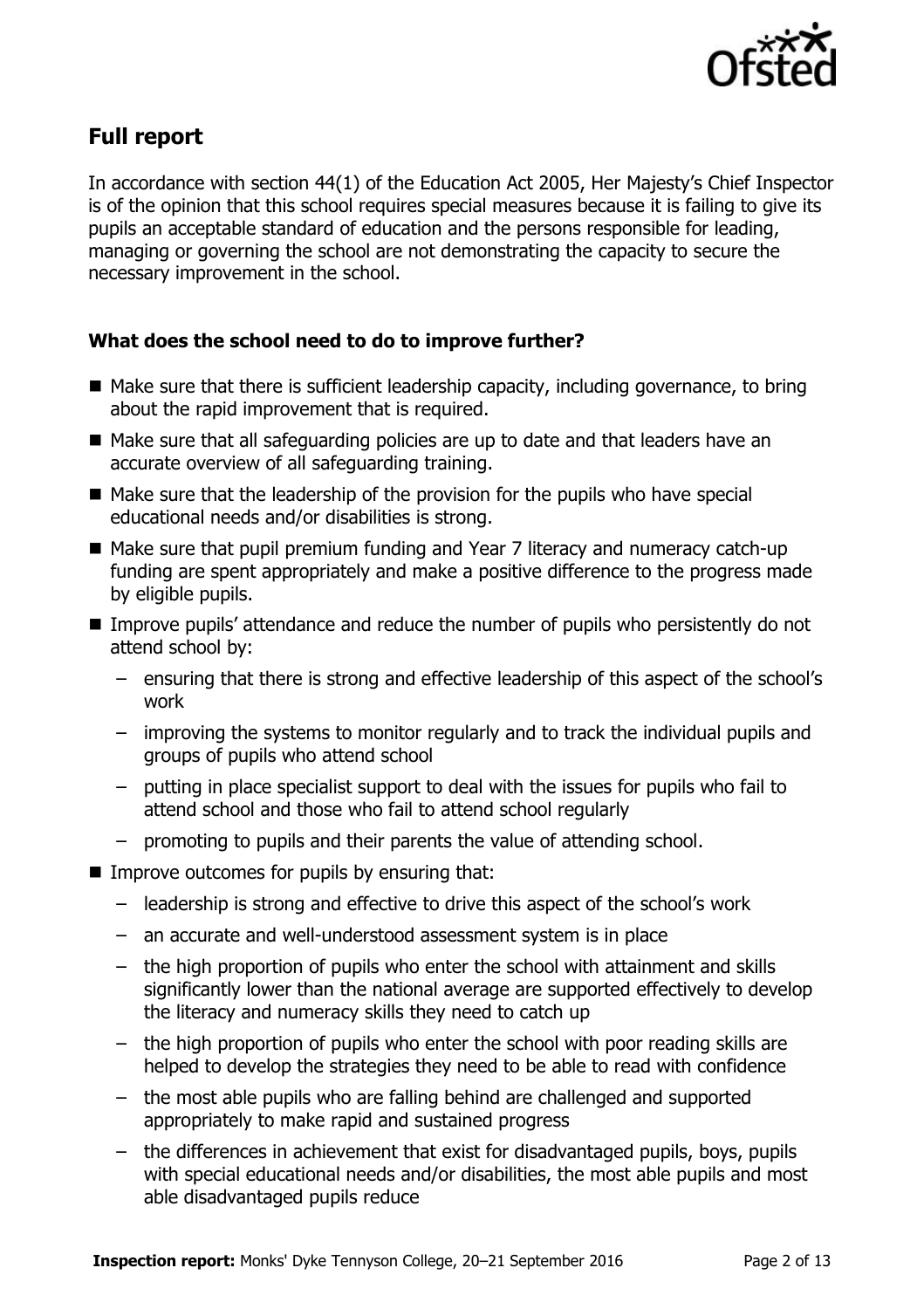

- the underperformance at subject level is dealt with immediately, particularly, but not exclusively, in English.
- Improve the quality of teaching by making sure that:
	- leadership is strong and effective to drive this aspect of the school's work
	- all teachers use the information about pupils' starting points to plan lessons that provide sufficient support and challenge for different groups of pupils
	- opportunities are provided in lessons to help pupils develop their literacy skills
	- all teachers plan appropriate activities and challenge for the most able pupils and most able disadvantaged pupils, so that they achieve in line with their peers
	- an appropriate curriculum is in place for all key stages.
- Improve the quality of the  $16-19$  study programmes by making sure that effective leadership is in place to drive the rapid improvement that is needed.

An external review of pupil premium spending should be undertaken to assess how this aspect of leadership may be improved.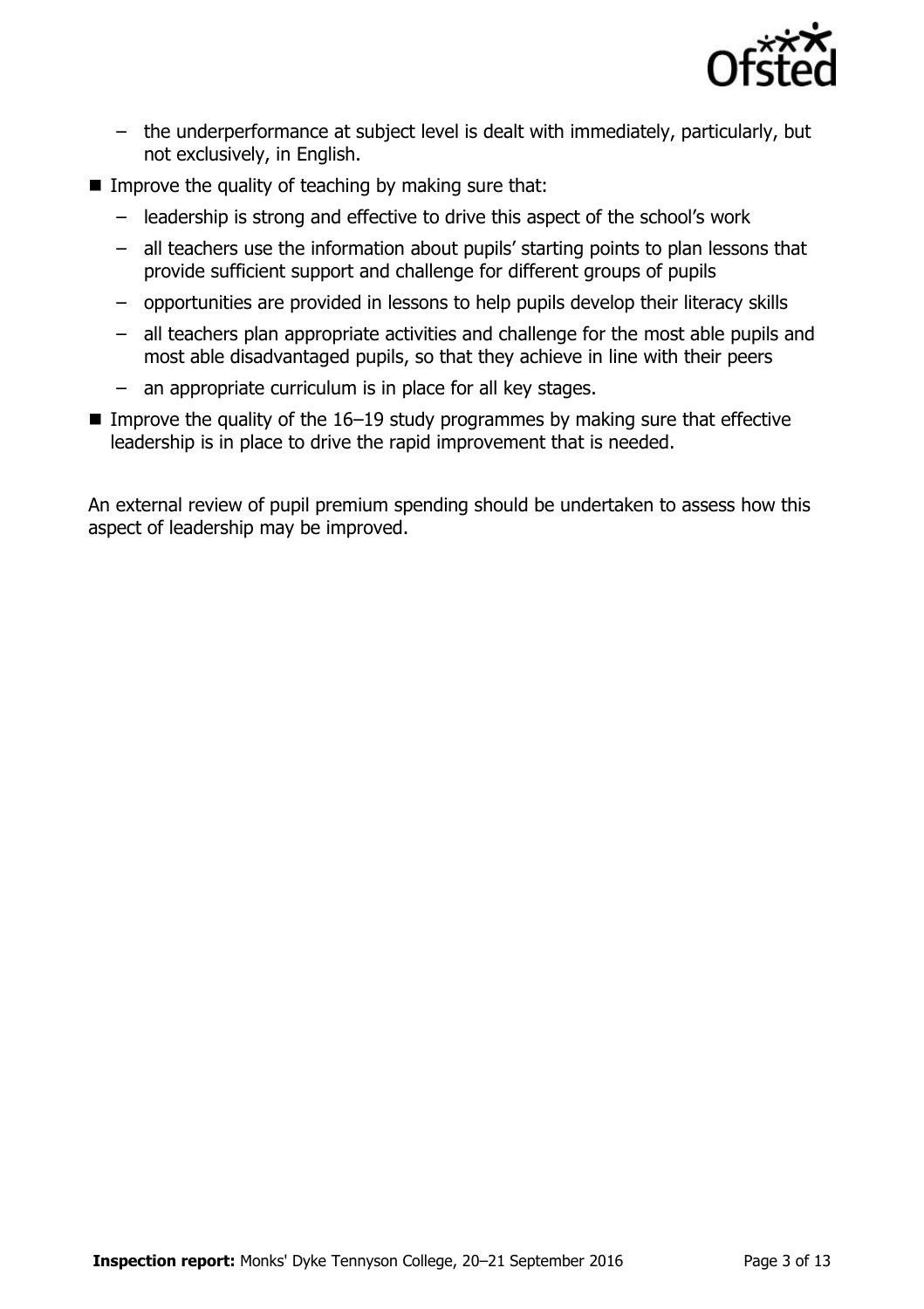

### **Inspection judgements**

### **Effectiveness of leadership and management Inadequate**

- Leaders' and governors' time and attention has focused on managing a split school site. Recently, leadership time and attention has focused on closing the Mablethorpe site and moving to one school site in Louth. There has not been the leadership capacity to manage this structural change while also driving progress in the areas for school improvement identified at the previous inspection.
- The quality of teaching, learning and assessment, pupils' personal development, behaviour and welfare and pupils' outcomes has subsequently declined.
- There has not been a rapid enough response to the significant changes caused by the closure of the Mablethorpe site. Delays are evident in the planning for the key stage 3 and key stage 4 curriculum, neither of which fully meet pupils' needs.
- Some delays are also evident in implementing the assessment systems planned, while some school policies are out of date. Leaders have not had the capacity to ensure a good start to the new school year.
- Leaders' view of the school is overly generous and inaccurate. Until the arrival of the interim headteacher in September 2016, no appropriate planning for improvement was in place.
- The local authority's school improvement has not effected the improvements that are needed. External support from a nearby school, brokered by the local authority, has not ensured that leaders and governors can judge the schools' effectiveness accurately and then plan appropriately to deal with the significant underperformance found in all areas.
- The management of pupils' attendance is inadequate. Too many pupils do not attend school, particularly disadvantaged pupils. Leaders do not have an accurate overview of all the groups of pupils who do not attend. There is no dedicated and well-led support in place to make sure that more pupils attend school and that the persistent absence of pupils and groups of pupils is addressed rapidly.
- The leadership of teaching, learning and assessment is inadequate. Pupils underachieve in a variety of subjects, particularly in English.
- Leaders' attempts to make sure that teachers' assessments are accurate have not worked and some predictions of GCSE results were too generous in 2016.
- Teachers have not received high-quality professional development and have not had their performance well managed.
- Leaders have not made sure that they use pupil premium funding and the Year 7 literacy and numeracy catch-up funding effectively to have maximum impact for eligible pupils. Leaders are not making sure that pupils get the specialist support they need and that this support is good enough to help the pupils make progress.
- Leadership capacity within the sixth form provision is not strong enough to drive rapid improvement. There is much focus on the care of students, which they appreciate. The systems to ensure academic rigour are weak.
- The leadership of the provision for pupils who have special educational needs and/or disabilities is inadequate. The monitoring of pupils' progress is not effective.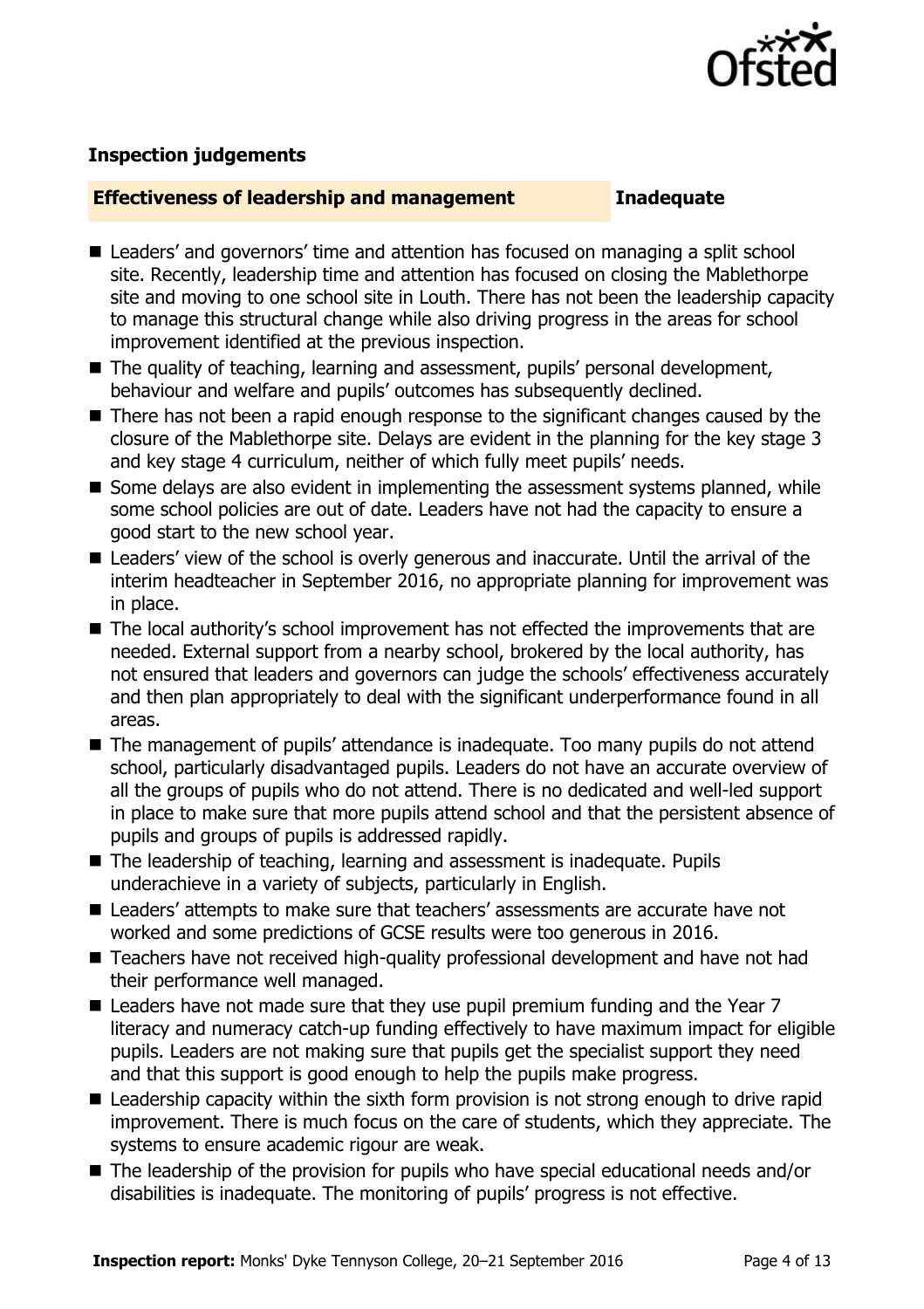

Expectations of what these pupils can achieve are too low. Pupils who have special educational needs and/or disabilities are in the 'behaviour resource' too often and removed from their lessons too frequently.

- The curriculum has significant weaknesses in addressing the literacy needs of many pupils. For example, there is no plan in place to improve pupils' reading. Pupils with poor literacy do not learn the phonic skills they need to help them read. Some pupils do not receive help to read often and widely in school and at home. Leaders do not promote the school library as a resource and, consequently, few pupils use it regularly.
- **Effective systems have not been in place to manage the performance of senior and** middle leaders. The potential of these leaders has not been fully realised. They have not received the professional development opportunities and coaching needed to drive rapid and successful school improvement.
- Much of the support from the local authority and King Edward VI Grammar School has focused on issues resulting first from the amalgamation of the two schools and then, more recently, on the closure of the Mablethorpe site. This has been achieved successfully.
- Since the previous inspection however, external support has not ensured that the school's leadership has had sufficient capacity to bring about much-needed improvements.
- The interim headteacher had been in post for two weeks when the inspection was undertaken. Within a short period of time, his positive focus on school improvement has had an impact. Improvement planning is in place, as is an approach to manage the performance of leaders. Leaders and teachers were unanimous in their praise for the difference that this leader has made.
- There are some talented and committed teachers and leaders within this school, who have shown resilience in a time of tremendous change.
- The school provides opportunities for pupils to develop their spiritual, moral, social and cultural understanding. This includes many activities out of the classroom, including foreign travel to develop links with other countries.
- The success of pupils who previously attended the school is celebrated and they act as positive role models. Pupils were keen to discuss the many opportunities on offer to them, including music tuition. They said that these opportunities meant a great deal to them.
- The school may not appoint newly qualified teachers.

### **Governance of the school**

- **E** Governors have not done enough to prevent the school's decline since the previous inspection.
- Governors have not been effective in holding school leaders to account. Leaders' selfevaluation is overly generous and, until recently, there was no suitable school development plan in place. As a result, governors are unclear about the improvement priorities for the school and are unable to assess whether leaders' actions are having the required impact.
- Governors have not been effective in holding leaders to account for the use of pupil premium funding and of Year 7 literacy and numeracy catch-up funding. They have not made sure that these important funds have improved the achievement of disadvantaged pupils and those pupils who needed to catch up when they started at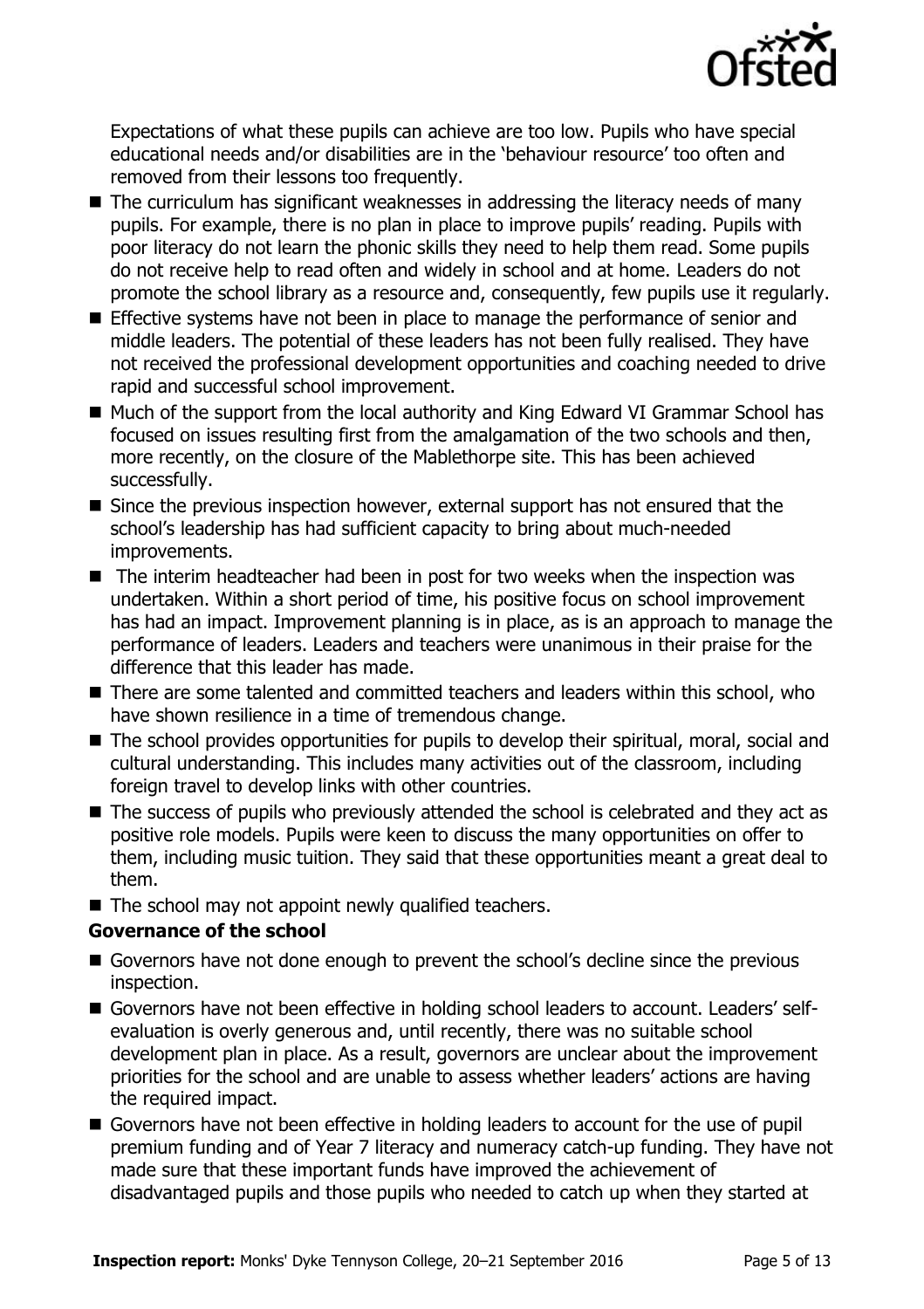

the school.

- For too long, governors' time and expertise has been spent on amalgamating two schools, operating one school on two sites, and then moving to one school site. This work was required of them, but has distracted their attention from making sure that the school improves and that pupils attend school, learn well and achieve well.
- As recommended at the previous inspection, governors conducted an external review of governance and responded to the findings of this process. A further review at this stage is not appropriate.

### **Safeguarding**

- The arrangements for safeguarding are not effective. There are too many gaps in the leadership of this area to judge that safeguarding arrangements are effective.
- Some policies are not up to date and leaders' overview of pupils' attendance and groups of pupils' attendance is inadequate.
- Teachers have appropriate training, but since the move to the one school site have not yet had the necessary updates. Leaders have not checked sufficiently that all staff are fully up to date with the latest safeguarding protocols.
- Individual teachers often go the 'extra mile' to make sure that pupils are well cared for and supported in school.
- Work with external agencies in order to keep pupils safe is effective and records of such matters are well managed and stored appropriately. Procedures relating to children missing education meet requirements.
- The pupils that inspectors met said that they felt safe and that they learn a lot in school about how to keep themselves safe, particularly when using a computer. They also said that they were well informed about risks within their community. They understood and could speak about the issues relating to female genital mutilation. They said they appreciated their teachers' efforts to help them to be aware of such issues and that it helped them to be well informed as future citizens.
- $\blacksquare$  The pupils said that there had been improvements in behaviour and that bullying incidents have decreased. The school behaviour logs also evidence a decrease in incidents of bullying.
- The processes for the safer recruitment of staff are sound.

### **Quality of teaching, learning and assessment Inadequate**

- Teachers' ambition for their pupils is not high enough. Learning is characterised too often by pupils undertaking similar tasks, no matter what their ability or learning needs.
- The most able pupils, including the most able disadvantaged pupils, underachieve significantly. Many of these pupils' talents remain undiscovered because the learning planned for them by their teachers is pitched at too low a level. The leadership of the curriculum for these pupils is inadequate. Too few pupils have the opportunity to gain the English Baccalaureate (EBacc) standard.
- The curriculum is not yet providing breadth, challenge and variety. It does not develop pupils' literacy and numeracy needs fully. Pupils do not gain the knowledge and skills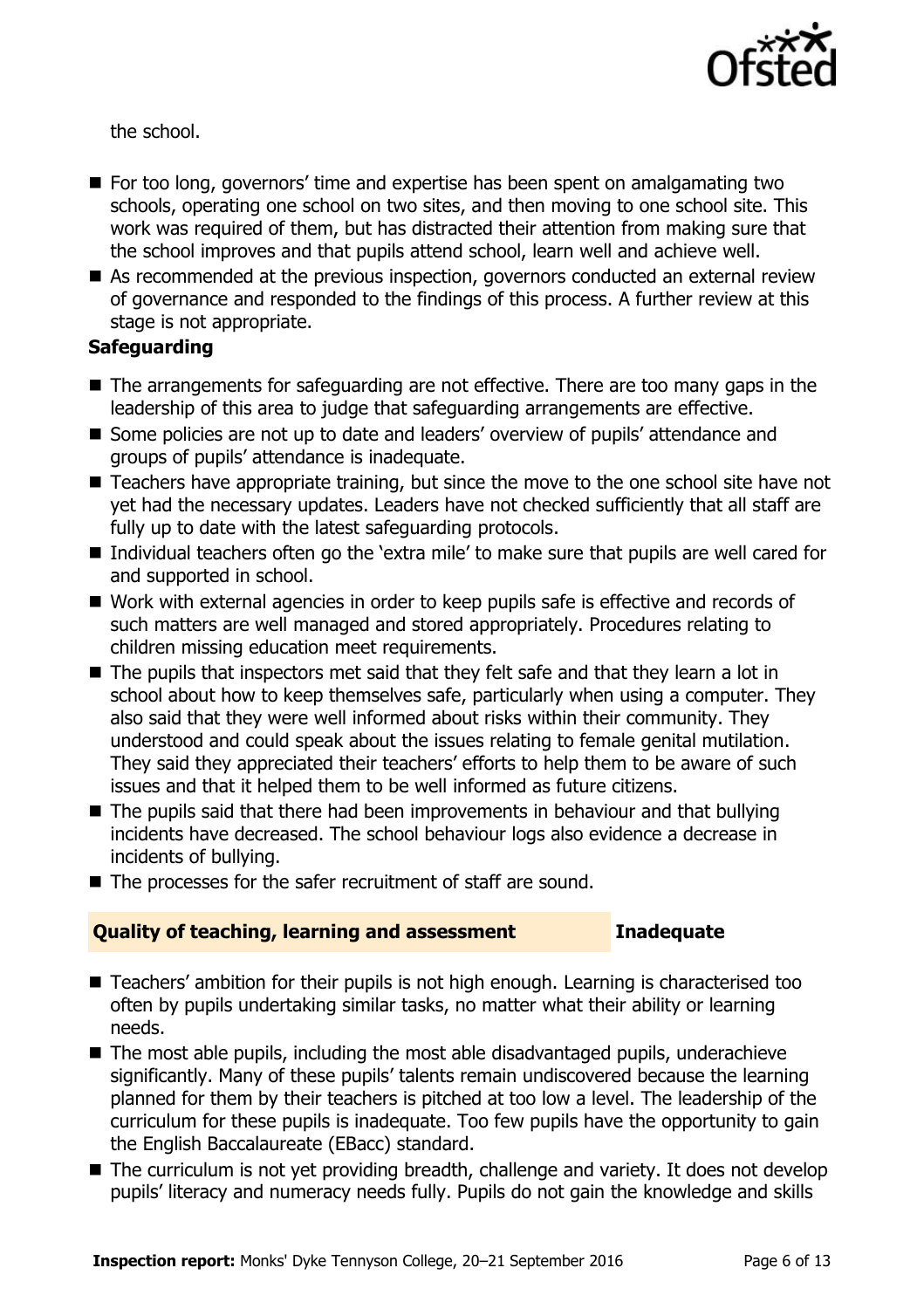

that they need to move to the next steps in their education, training or employment.

- Teachers' planning is weak. Too often, their planning does not address the learning needs of pupils with different starting points, particularly the most able, disadvantaged pupils, boys, and pupils who have special educational needs and/or disabilities. As a result, pupils do not make the progress that they should within their lessons.
- Teachers do not understand the school's assessment system well enough. Teachers do not spot pupils' underachievement quickly enough, and this limits the progress that pupils then make. This is particularly the case for the most able pupils, disadvantaged pupils, pupils who have special educational needs and/or disabilities, and boys.
- Since the previous inspection, leaders have failed to monitor the quality of teaching and learning sufficiently. Teaching quality is too variable, and there is underperformance in too many subject areas, particularly in English.
- **Pupils are making better progress within their mathematics lessons because their** teachers are planning work at appropriate levels for the pupils in their classes.
- Leaders have developed an assessment and marking policy. When teachers comply with this policy, pupils respond to the suggestions made, correct any errors, or extend their responses and, subsequently, make progress.

### **Personal development, behaviour and welfare Inadequate**

### **Personal development and welfare**

- The school's work to promote pupils' personal development and welfare is inadequate.
- **Pupils underachieve in many of their subjects and do not have their talents developed** sufficiently. In some cases, this limits the choices of some pupils and prevents them having every opportunity to move successfully to their next step in education, training or employment.
- The quidance that pupils receive in order to move to the next stage in their education, training or employment is weak. There is not an effective programme in place to ensure that pupils benefit from impartial support to help them make the best choices.
- Those pupils from the Mablethorpe site who are new to the Louth site are beginning to settle, but do not yet feel truly part of their school.
- Individual pupils receive a great deal of care and support, in order that they feel safe within school. Pupils appreciate this sensitive care from their teachers very much.

### **Behaviour**

- The behaviour of pupils is inadequate.
- Too many pupils do not attend school and too many of them are persistently absent from school. Many of these pupils are disadvantaged pupils who, like other pupils, cannot afford to miss their learning time. Leaders are not swift enough to ensure that pupils are in school, where they can learn and be safe.
- **Pupils who misbehave are 'removed' from their lessons. The systems in place to rectify** pupils' behaviour when they are 'removed' are inadequate. Pupils do not return to their learning quickly enough and too many pupils are 'removed' repeatedly. This means that their learning is significantly disrupted.
- Too many disadvantaged pupils and pupils who have special educational needs and/or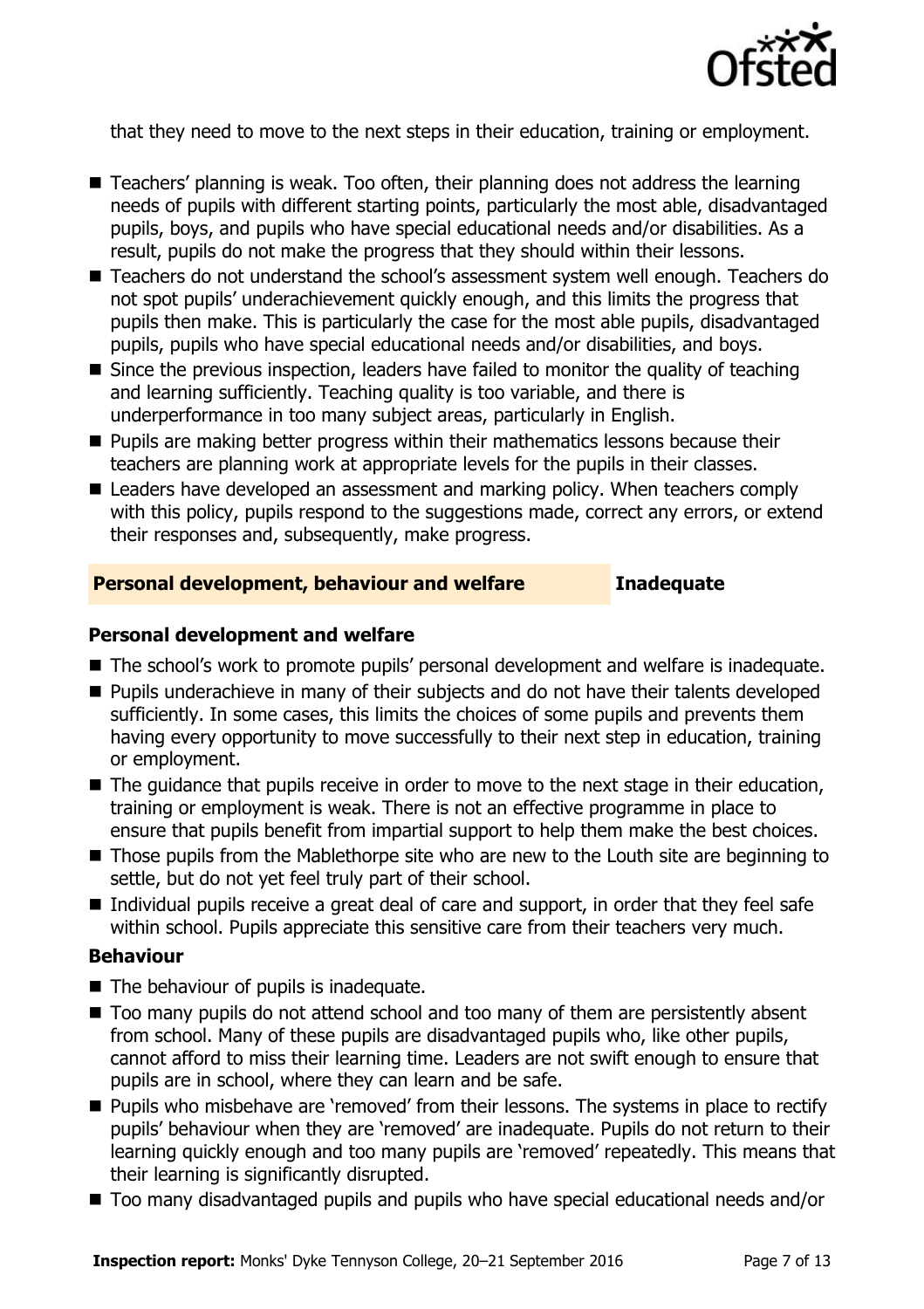

disabilities are 'removed' from their lessons for reasons of their behaviour.

- The processes in place to reduce the number of pupils who are late to school are working; fewer pupils are late to school than was the case at the previous inspection.
- The vast majority of pupils behave extremely well around their school. They are polite to each other and to visitors. At break and at lunchtime they socialise and treat each other with respect.
- The behaviour of many pupils is good within lessons.
- **Pupils are smartly dressed and wear their uniform with pride. The students in the sixth** form, although not in uniform, are smart and act as positive role models to other pupils in the school.
- **Pupils respect their school. There is no evidence of litter or graffiti.**
- The proportion of pupils excluded from school has declined and is below the average.

### **Outcomes for pupils Inadequate**

- Many pupils enter the school at Year 7 with achievement that is significantly lower than that of other pupils nationally. A larger proportion of pupils than the national average are lower-ability pupils. Not enough is planned for these pupils early enough, so that their learning needs can be met and they can go on to make the progress that they should.
- At key stage 4 in 2014 and 2015, the school did not meet the government's minimum expectations for pupils' attainment and progress in English and mathematics.
- At key stage 4, pupils underperform in too many curriculum areas and particularly in English. In 2016, pupils underperformed significantly in many subjects, including English, science, French, design and technology, and drama.
- Too many groups of pupils underachieve. Disadvantaged pupils, boys, pupils who have special educational needs and/or disabilities, the most able pupils and most able disadvantaged pupils, do not make the progress that they should in relation to their starting points.
- Leaders have not made sure that disadvantaged pupils receive effective specialist support through the pupil premium funding. The underperformance of this group of pupils is not spotted and then rectified quickly enough.
- Expectations of what the most able pupils can achieve are too low. Too few of these pupils achieved the EBacc standard, or the higher grades at GCSE. In 2016, too many disadvantaged most-able pupils who sat the appropriate GCSE subject examinations failed to achieve the EBacc standard.
- Assessment systems within school are developing. The assessment system in key stage 3 is planned, but has not been implemented fully by leaders. Some pupils in key stage 4 remain confused about what their grades mean or what their targets are.
- Leaders have not ensured that teacher assessments at GCSE are accurate. Predictions for the results in 2016 were inaccurate, particularly in English. The external support that subject leaders and teachers received to ensure that their assessments were accurate failed to improve their skills in this respect.
- Attainment and progress improved in mathematics in 2016.
- The current school performance information indicates improvement in the pupils'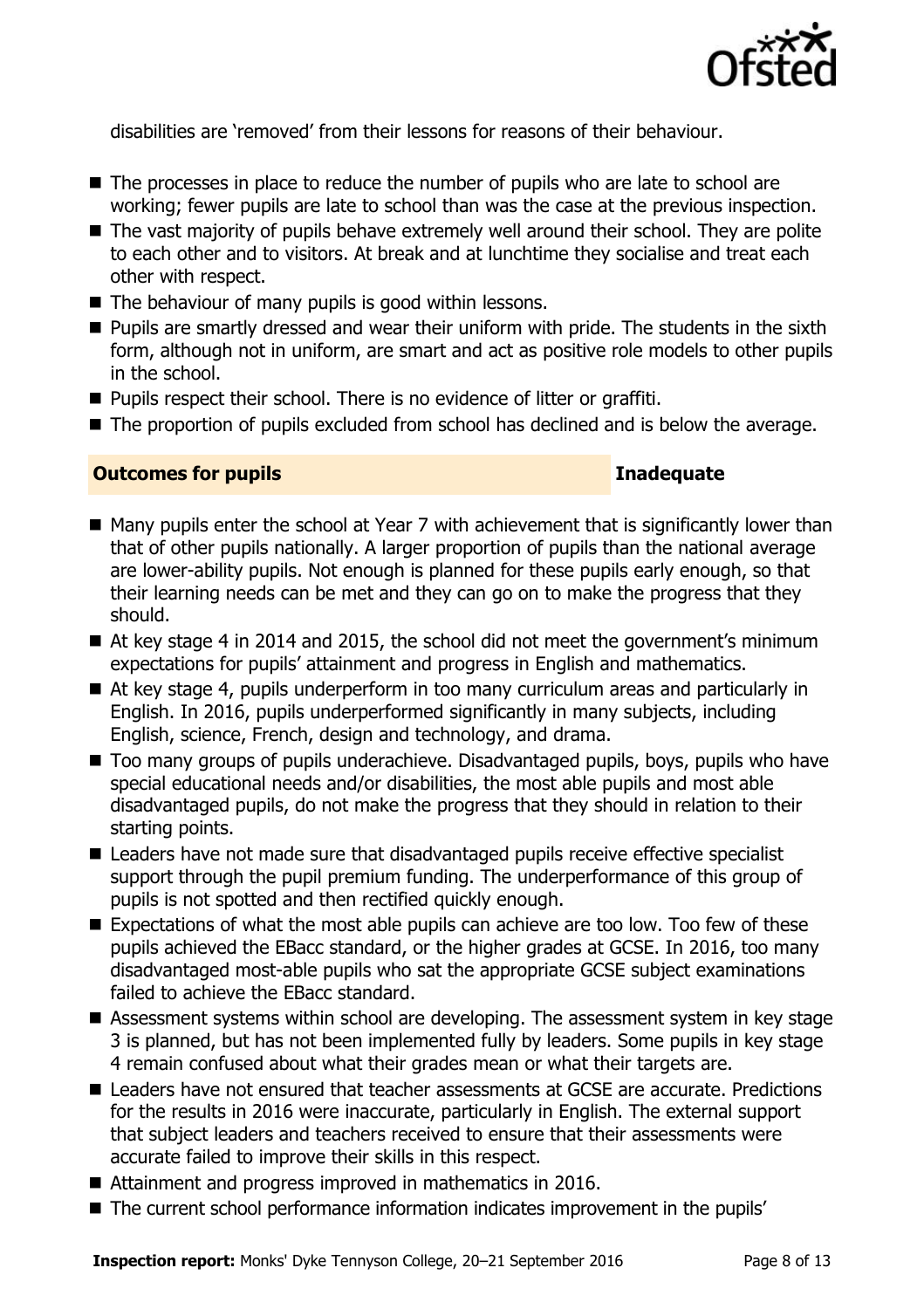

achievement for this academic year. Key stage 3 information also indicates pupils' improved progress. However, it is too soon to judge if these predictions will be realised.

■ Leaders have planned opportunities for subject leaders to conduct assessment and activities to improve the accuracy of assessments with a range of school partners.

### **16 to 19 study programmes Inadequate**

- There is insufficient leadership capacity to drive the improvement required within the sixth form. Much work takes place to support students' well-being. However, not enough rigorous tracking and monitoring of progress and attainment takes place to support students to do well.
- The information, advice and guidance that students receive, both within the sixth form and before they enter the sixth form, is poor. Students do not receive effective counsel to make appropriate choices about their careers as they leave Year 11. Some students, therefore, make subject choices in the sixth form that either do not help their future plans for education, employment or training, or do not meet their abilities.
- Leaders' analysis of students' destinations is weak. Consequently, they do not make necessary changes to the advice students receive to ensure that students are able to make the right choices.
- Too many students leave the sixth form in Year 12 and do not continue their studies into Year 13.
- Students fail to achieve as they should. In 2016, some improvement took place, particularly in vocational subjects. However, outcomes within the sixth form remain poor.
- Students do not benefit from meaningful work experience.
- Not enough students who re-sit their GCSE qualifications in either English or mathematics gain the qualification at grade C or above.
- Too many students in Year 12 and Year 13 fail to attend their lessons in the sixth form. Leaders have not completed effective analysis as to why this is the case. There are no plans in place to rectify this situation.
- Teaching quality is too variable.
- Some students experience high-quality learning experiences, particularly within art and photography.
- $\blacksquare$  Students said that they valued being part of the sixth form and that they felt well cared for and supported by their tutors. They said that, in future, they would value additional 'stress busting' opportunities, such as having access to a pool table in their social area.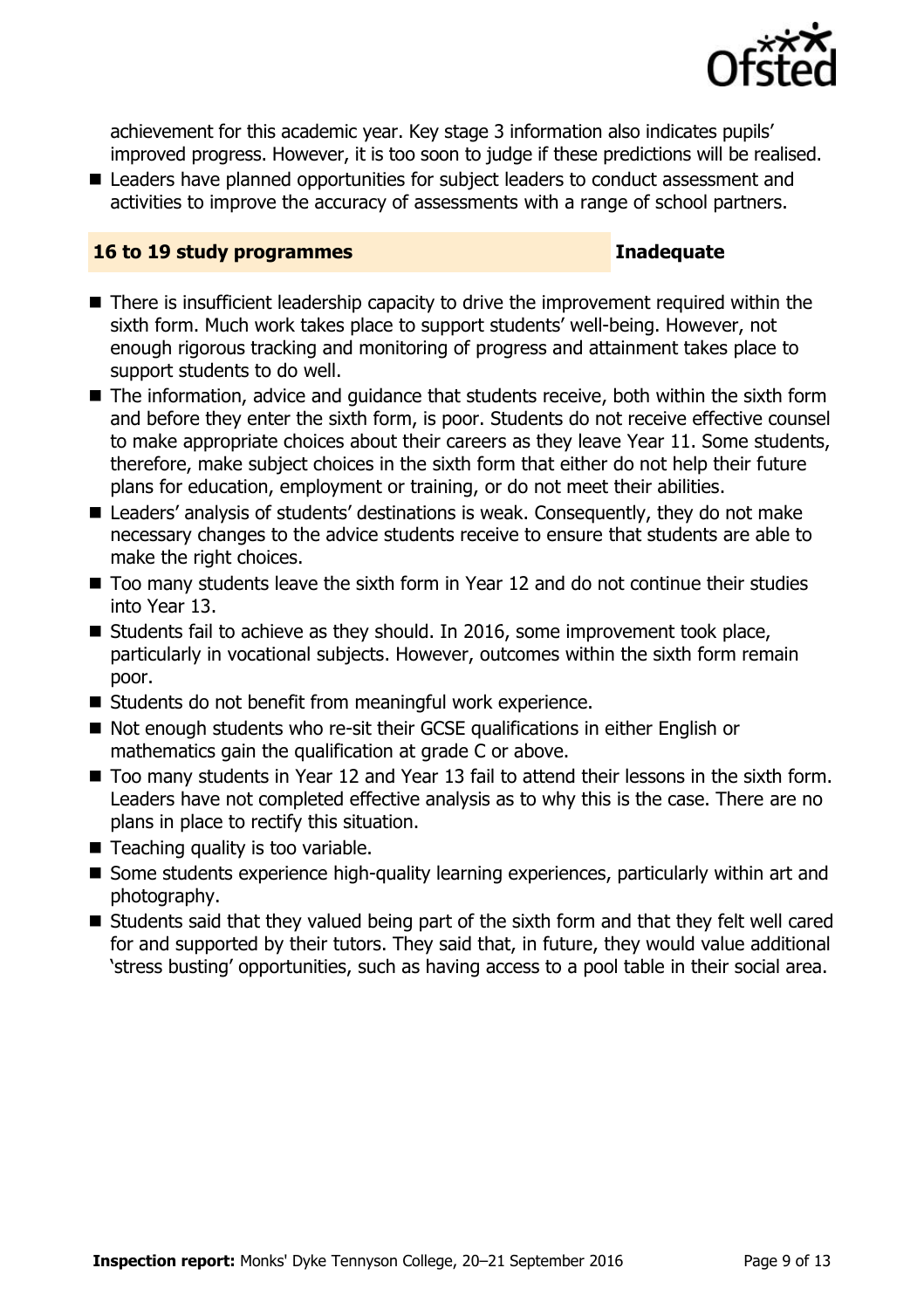

## **School details**

| Unique reference number | 120713       |
|-------------------------|--------------|
| Local authority         | Lincolnshire |
| Inspection number       | 10011724     |

This inspection of the school was carried out under section 5 of the Education Act 2005.

| Type of school                                           | Secondary                  |
|----------------------------------------------------------|----------------------------|
| School category                                          | Maintained                 |
| Age range of pupils                                      | 11 to 18                   |
| Gender of pupils                                         | Mixed                      |
| Gender of pupils in 16 to 19 study<br>programmes         | Mixed                      |
| Number of pupils on the school roll                      | 442                        |
| Of which, number on roll in 16 to 19 study<br>programmes | 50                         |
| Appropriate authority                                    | The governing body         |
| Chair                                                    | <b>Mrs Rachel Tickhill</b> |
| <b>Headteacher</b>                                       | Mr Mike Eyre               |
| Telephone number                                         | 01507 606 349              |
| Website                                                  | http://www.mdtc.co         |
| <b>Email address</b>                                     | enquiries@mdtc.co          |
| Date of previous inspection                              | 20 March 2014              |

### **Information about this school**

- The school's website does not meet requirements on the publication of information about admissions arrangements, examination and assessment results, curriculum information, and the Year 7 literacy and numeracy catch-up premium.
- The school is an amalgamation of two schools that operated previously over two sites in Louth and in Mablethorpe. In September 2016, the school became a single school on the Louth site. The Mablethorpe site closed.
- The governing body appointed an interim headteacher. He took up the post in September 2016.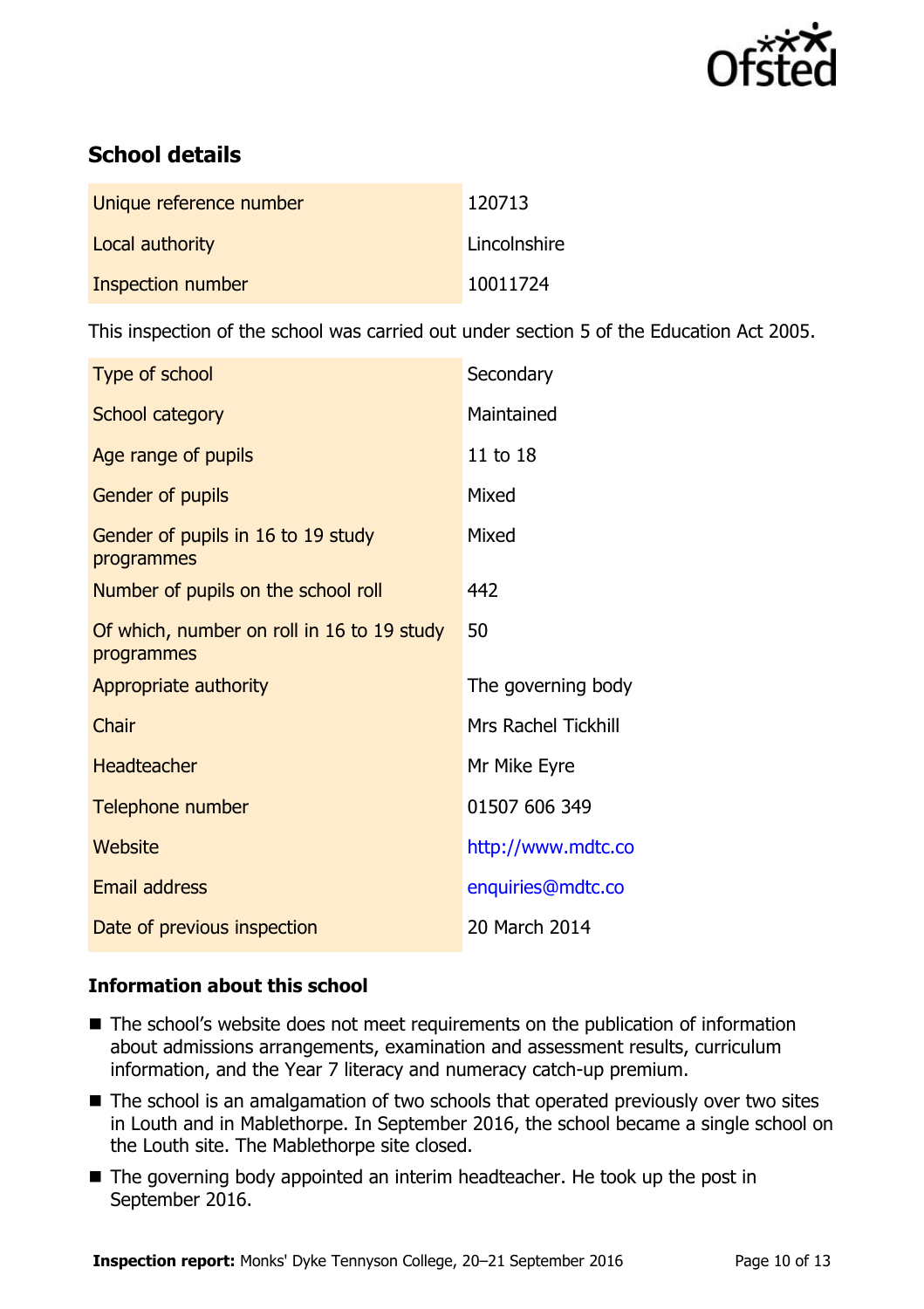

- This school is much smaller than the averaged secondary school. The number of students on roll in the sixth form is low.
- The majority of pupils attending this school are White British.
- The number of pupils eligible for the pupil premium funding is higher than average.
- The proportion of pupils who have special educational needs and/or disabilities is higher than other schools nationally. The proportion of pupils with a statement of special educational needs or with an education, health and care plan is higher than average.
- No pupils attend off-site provision as part of their curriculum.
- The school has received support from King Edward VI Grammar School, Louth. The headmaster of this school has provided support to leaders. He is a national leader of education (NLE).
- The school did not meet the government's current floor standards for pupils' achievement at key stage 4 in 2014 or in 2015.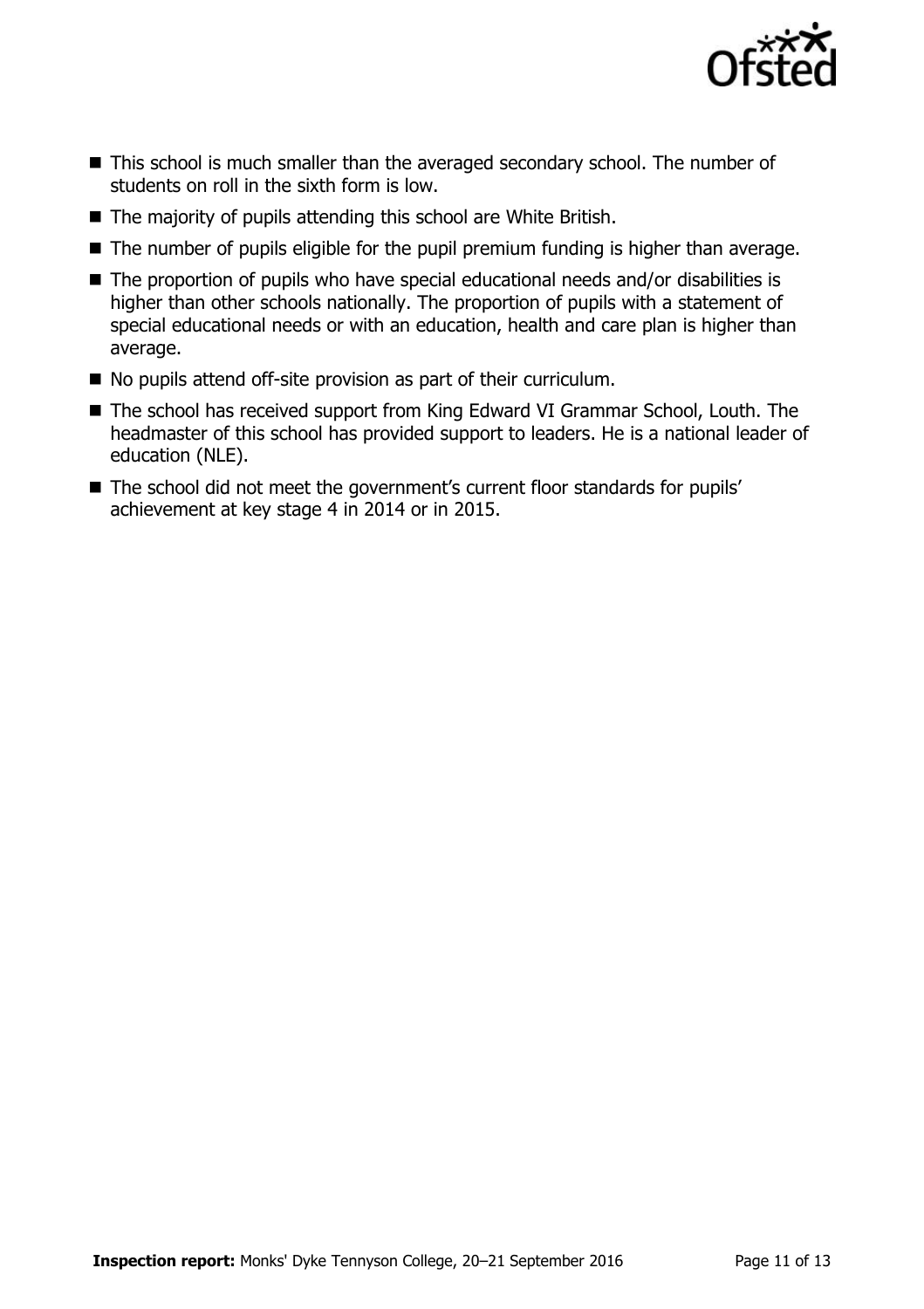

# **Information about this inspection**

- Inspectors observed 26 lessons; one was observed jointly with a subject leader.
- An inspector listened to pupils reading.
- **Inspectors scrutinised the work of pupils in Years 7, 8, 10 and 11 and students in Year** 12.
- A range of meetings were held with the interim headteacher, the chair and vice-chair of the governing body, senior leaders, the special educational needs coordinator, a group of subject leaders, a representative from the local authority and the headmaster of the King Edward VI Grammar School, Louth.
- Inspectors considered the 15 parental responses to the Ofsted online questionnaire, Parent View.
- Inspectors reviewed a range of documentation including: the college development plan; the school's self-evaluation; minutes of the governing body meetings; performance information for all year groups; and records on behaviour, attendance, exclusions and pupils' safety and welfare.
- Inspectors observed pupils' behaviour at break, lunchtime, between lessons and in lessons.
- **Pupils were observed arriving to school.**

### **Inspection team**

| Jayne Ashman, lead inspector | Her Majesty's Inspector |
|------------------------------|-------------------------|
| <b>Russell Barr</b>          | <b>Ofsted Inspector</b> |
| John Edwards                 | Ofsted Inspector        |
| <b>Claire Shepherd</b>       | Ofsted Inspector        |